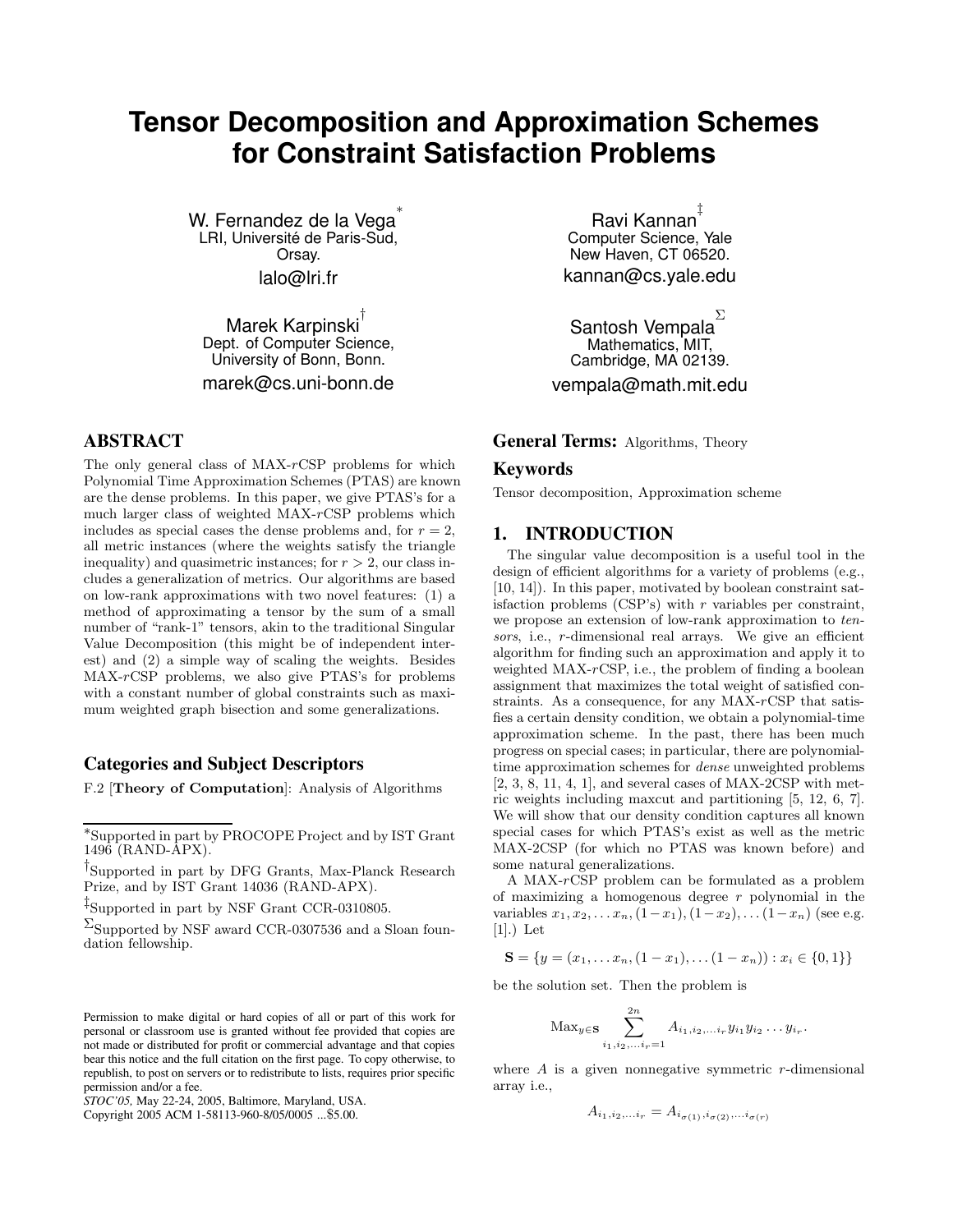for any permutation  $\sigma$ . The entries of the *r*-dimensional array A can be viewed as the weights of an r-uniform hypergraph on  $2n$  vertices. Throughout, we assume that r is fixed.

Our main tool to solve this problem is a generalization of low-rank matrix approximation. A rank-1 tensor is the *outer product* of r vectors  $x^{(1)}, \ldots x^{(r-1)}, x^{(r)}$ , given by the rdimensional array whose  $(i_1, \ldots i_r)$ 'th entry is  $x_{i_1}^{(1)} x_{i_2}^{(2)}, \ldots x_{i_r}^{(r)}$ ; it is denoted  $x^{(1)} \otimes x^{(2)} \otimes \ldots x^{(r)}$ . We will show the following:

- 1. For any r-dimensional array A, there exists a good approximation by the sum of a small number of rank-1 tensors.
- 2. We can algorithmically find such an approximation.

In the case of matrices, traditional Linear Algebra algorithms find good approximations. Indeed, we can find the best approximations under both the Frobenius and  $L_2$  norms using the Singular Value Decomposition. Unfortunately, there is no such theory (or algorithm) for  $r$ -dimensional arrays when  $r \geq 2$ . Here, we will develop sampling-based algorithms for finding low-rank approximations which serve our purpose. These claims are formalized in the next lemma and theorem (see Section 3 for the definition of the generalized norms).

LEMMA 1. For any tensor A, and any  $\epsilon > 0$ , there exist  $k \leq 1/\epsilon^2$  rank-1 tensors,  $B_1, B_2, \ldots B_k$  such that

$$
||A-(B_1+B_2+\ldots B_k)||_2\leq \epsilon ||A||_F.
$$

THEOREM 2. For any tensor A, and any  $\epsilon > 0$ , we can find k rank-1 tensors  $B_1, B_2, \ldots B_k$ , where  $k \leq 4/\epsilon^2$ , in time  $(n/\epsilon)^{O(1/\epsilon^4)}$  such that with high probability at least 3/4 we have

$$
||A - (B_1 + B_2 + \dots B_k)||_2 \le \epsilon ||A||_F.
$$

The proofs and the algorithm for low-rank tensor approximation are given in Section 3. For  $r = 2$ , the running time is a fixed polynomial in n and exponential only in  $\epsilon$ .

Next, we give a density condition so that if a  $MAX-rcSP$ viewed as a weighted r-uniform hypergraph satisfies this condition, then there is a PTAS for the problem. This condition provides a unified framework for a large class of weighted MAX-rCSP's.

Define the node weights  $D_1, \ldots, D_n$  of A and their average as

$$
D_i = \sum_{i_2, i_3, \dots, i_r \in V} A_{i_1, i_2, \dots, i} \qquad \bar{D} = \frac{1}{2n} \sum_{i=1}^n D_i.
$$

Note that when  $r = 2$  and A is the adjacency matrix of a graph, the  $D_i$  are the degrees of the vertices and  $\bar{D}$  is the average degree.

DEFINITION 1. The core-strength of a weighted r-uniform hypergraph given by an r-dimensional tensor A is

$$
\left(\sum_{i=1}^{2n} D_i\right)^{r-2} \sum_{i_1, i_2, \dots, i_r} \frac{A_{i_1, \dots, i_r}^2}{\prod_{j=1}^r (D_{i_j} + \bar{D})}
$$

We say that a class of weighted hypergraphs  $(MAX-rcSP's)$ is *core-dense* if the core-strength is  $O(1)$  (i.e., independent of  $A, n$ ).

To motivate the definition, first suppose the class consists of unweighted hypergraphs. Then if a hypergraph in the class has  $E$  as the edge set with  $m$  edges, the condition says that

$$
m^{r-2} \sum_{(i_1,\dots,i_r)\in E} \frac{1}{\prod_{j=1}^r (D_{i_j} + \bar{D})} = O(1). \tag{1}
$$

Note that here the  $D_i$ 's are the degrees of the hypergraph vertices in the usual sense of the number of edges incident to the vertex. It is easy to see this condition is satisfied for dense hypergraphs, i.e., for r− uniform hypergraphs with  $\Omega(n^r)$  edges, because in this case,  $\overline{D} \in \Omega(n^{r-1})$ .

The condition can be specialized to the case  $r = 2$ , where it says that

$$
\sum_{i,j} \frac{A_{ij}^2}{(D_i + \bar{D})(D_j + \bar{D})} = O(1). \tag{2}
$$

We will show that all metrics satisfy this condition. Also, so do quasimetrics. These are weights that satisfy the triangle inequality up to a constant factor (e.g., powers of a metric) and arise in clustering applications [6, 17, 4]. So, as a special case of our main result, we get PTAS's for metrics and quasimetrics. (While PTAS's were known for the dense case, they were not known previously for the metric case.) Our main algorithmic result is the following.

THEOREM 3. There is a PTAS for any core-dense weighted MAX-rCSP.

The algorithm and proof are given in Section 4. We will also show (in Section 5) that a generalization of the notion of metric for higher r also satisfies our core-dense condition.

THEOREM 4. Suppose for a  $MAX\text{-}CSP$ , the tensor A satisfies the following local density condition:

$$
\forall i_1, \ldots, i_r, \quad A_{i_1, \ldots, i_r} \leq \frac{c}{n^{r-1}} \sum_{j=1}^r D_{i_j}
$$

where c is a constant. Then there is a PTAS for the MAXrCSP defined by A.

The condition in the theorem says that no entry of  $A$  is "wild" in that it is at most a constant times the average entry in the  $r$  "planes" passing through the entry. The reason for calling such tensors "metric tensors" will become clear when we show in Section 5 that for  $r = 2$ , metrics do indeed satisfy this condition. When the matrix A is the adjacency matrix of a graph, then the condition says that for any edge, one of its end points must have degree  $\Omega(n)$ . This is like the "everywhere" dense condition in [2]. Theorem 4 has the following corollary for "quasi-metrics", where the triangle inequality is only satisfied within constant factors -  $A_{ik} \le c(A_{ij} + A_{jk}).$ 

COROLLARY 5. There exists a PTAS for metric and quasimetric instances of MAX-CSP.

#### **2. THE 2-DIMENSIONAL CASE**

In this section, we prove Theorem 3 in the case  $r = 2$ . This case already contains the idea of scaling which we will use for the case of higher  $r$ . But, as mentioned earlier, this case does not need special algorithms for finding low-rank approximations - they are already available from Linear Algebra.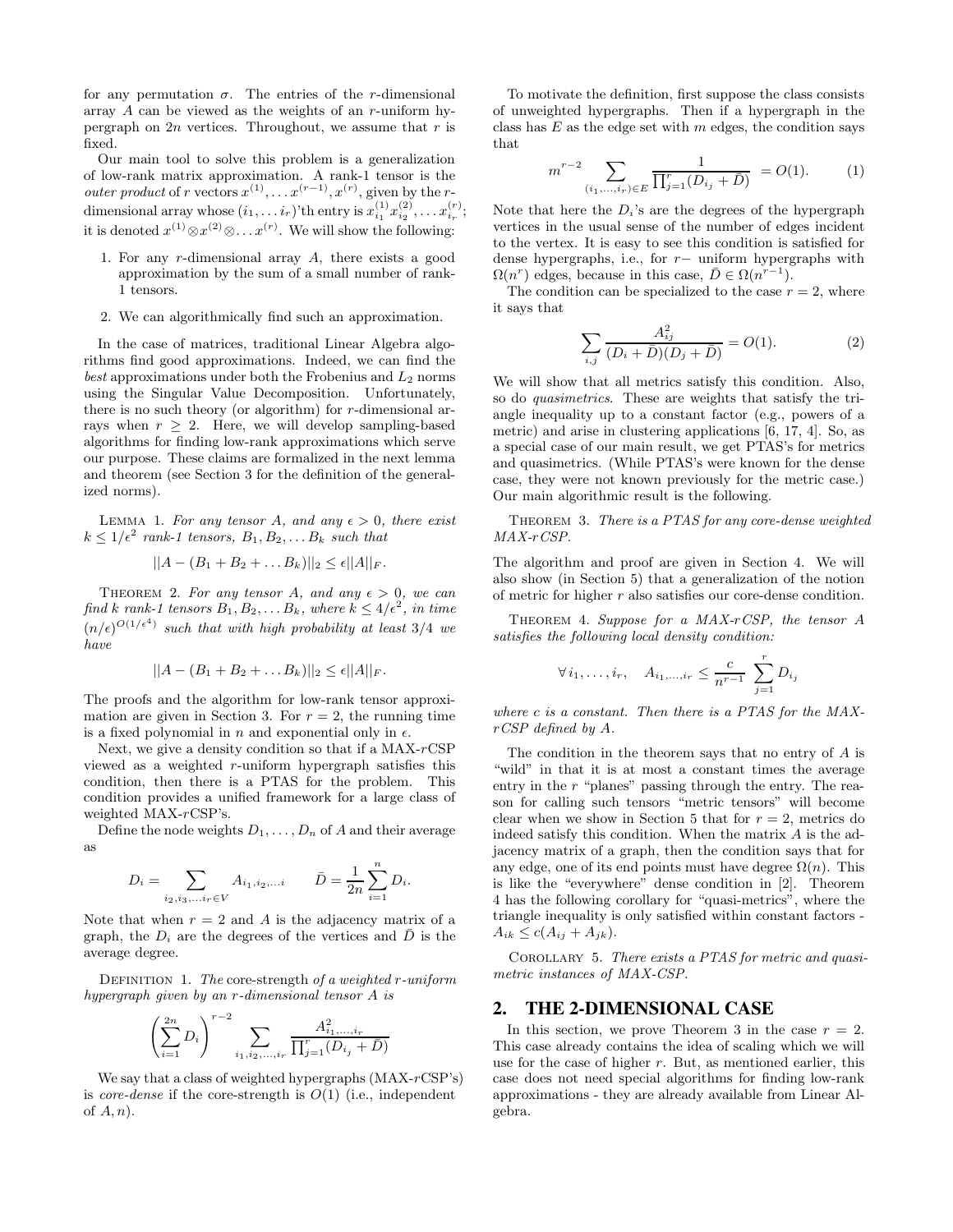Recall that we want to find

$$
ext{Max}_{y \in \mathbf{S}} A_{ij} y_i y_j = y^T A y,
$$

where  $S = \{y = (x_1, x_2, \ldots, x_n, (1 - x_1), (1 - x_2), \ldots, (1 - x_n)\}$  $(x_n), x_i \in \{0,1\}$  is the solution set. We will describe in this section an algorithm to solve this problem to within additive error  $O(\epsilon nD)$ , under the assumption that that the core-strength of  $A$  is at most a constant  $c$ . The algorithm will run in time polynomial in *n* for each fixed  $\epsilon > 0$ . Note that  $\text{Max}_{y \in \mathbf{S}} y^T A y \ge E(y^T A y) = \frac{1}{2} n \overline{D}$ , where  $E$  denotes expectation over uniform random choice of  $x \in \{0,1\}^n$ . Thus, this will prove Theorem (3) for this case (of  $r = 2$ ).

The algorithm first scales the matrix  $A$  to get a matrix  $B$ given by :

$$
B = D^{-1}AD^{-1}
$$

where, D is the diagonal matrix with  $D_{ii} = \sqrt{D_i + \bar{D}}$ . The scaling  $B_{ij} = \frac{A_{ij}}{\sqrt{D_{ij}}}$  $\frac{A_{ij}}{D_i \sqrt{D_j}}$  is very natural and has been used in other contexts (for example when A is the transition matrix of a Markov Chain). This scaling unfortunately scales up "small degree" nodes too much for our purpose and so we use the modified scaling given here; we will see that while the addition of  $\bar{D}$  does not increase the error in our approximation algorithms, it helps by modulating the scaling up of low degree nodes. Clearly,

# CLAIM 1.  $||B||_F^2$  is the core-strength of the matrix A.

By carrying out the standard Singular Value Decomposition  $(SVD)$  of the matrix  $B$ , we can find in polynomial-time, for any  $\epsilon > 0$ , a matrix  $\hat{B}$  of rank  $l \leq 4/\epsilon^2$  such that

$$
||B - \hat{B}||_2 \le \frac{\epsilon}{2} ||B||_F.
$$

In fact, as shown in [10], such a matrix  $\hat{B}$  can be computed in linear in n time with  $\epsilon$  twice as large. We now let

$$
\hat{A} = D\hat{B}D.
$$

Note that the rank of  $\hat{A}$  equals the rank of  $\hat{B}$ . We then solve the following problem approximately to within additive error  $O(\epsilon nD)$ .

$$
\max_{y \in \mathbf{S}} y^T \hat{A} y \tag{3}
$$

We will show how to do this approximate optimization presently. First, we analyze the error caused by replacing A by  $\ddot{A}$  :

$$
\begin{array}{rcl}\n\text{Max}_{y \in \mathbf{S}}|y^T (A - \hat{A})y| & = & \text{Max}_{y \in \mathbf{S}}|y^T D(B - \hat{B})Dy| \\
& \leq & \text{Max}_{y \in \mathbf{S}}|Dy|^2||B - \hat{B}||_2 \\
& \leq & \epsilon \sum_{i} (D_i + \bar{D})||B||_F \\
& \leq & 4\epsilon n \bar{D}(\text{core-strength of } A)^{1/2},\n\end{array}
$$

the last because of Claim 1 and the fact that  $\sum_i D_i = 2n\bar{D}$ .

Now for solving the non-linear optimization problem (3), we proceed as follows : suppose the SVD of  $\hat{B}$  expressed  $\hat{B}$ as  $U\Sigma V$ , where the U is a  $2n \times l$  matrix with orthonormal columns,  $\Sigma$  is a  $l \times l$  diagonal matrix with the singular values of  $\ddot{B}$  and  $V$  is a  $l \times 2n$  matrix with orthonormal rows. Now we write

$$
y^T \hat{A}y = (y^T D U) \Sigma (V D y) = u^T \Sigma v
$$
  
where,  $u^T = y^T D U$  and  $v = V D y$ 

are two l− vectors. This implies that there are really only 2l "variables" -  $u_i, v_i$  in the problem (and not the *n* variables  $y_1, y_2, \ldots, y_n$ . This is the idea we will exploit. Note that for  $y \in \mathbf{S}$ , we have (since U, V have orthonormal columns, rows respectively)

$$
|u|^2 \le |y^T D|^2 \le \sum_i (D_i + \bar{D}) \le 4n\bar{D}.
$$

Similarly,  $|v|^2 \le 4n\overline{D}$ . So letting

$$
\alpha=\sqrt{n}\overline{D},
$$

we see that the the vectors  $u, v$  live in the rectangle

$$
R = \{(u, v) : -2\alpha \le u_i, v_j \le +2\alpha\}.
$$

Also, the gradient of the function  $u^T \Sigma v$  with respect to u is  $\Sigma v$  and with respect to v is  $u^T \Sigma$ ; in either case, the length of the gradient vector is at most  $2\alpha\sigma_1(\hat{B}) \leq 2\alpha\sqrt{c}$ . We now divide up  $R$  into small cubes; each small cube will have side

$$
\eta = \frac{\epsilon \alpha}{20\sqrt{l}},
$$

and so there will be  $\epsilon^{-O(l)}$  small cubes. The function  $u^T \Sigma v$ does not vary by more than  $\epsilon n\bar{D}\sqrt{c}/10$  over any small cube. Thus we can solve (3) by just enumerating all the small cubes in  $R$  and for each determining whether it is feasible (i.e., whether there exists a 0-1 vector  $x$  such that for some  $(u, v)$  in this small cube, we have  $u<sup>T</sup> = y<sup>T</sup> Du$ ,  $v = V D y$ , for  $y = (x, \underline{1} - x).$ 

For each small cube  $C$  in  $R$ , this is easily formulated as an integer program in the n 0,1 variables  $x_1, x_2, \ldots x_n$  with 4l constraints (arising from the upper and lower bounds on the coordinates of  $u, v$  which ensure that  $(u, v)$  is in the small cube.)

For a technical reason, we have to define a  $D_i$  to be "exceptional" if  $D_i \geq \frac{\epsilon^6 n \bar{D}}{10^6}$ ; also call an i exceptional if either  $D_i$  or  $D_{i+n}$  is exceptional. Clearly, the number of exceptional  $D_i$  is at most  $2 \times 10^6/\epsilon^6$  and we can easily identify them. We enumerate all possible sets of  $2^{O(1/\epsilon^6)}$  0,1 values of the exceptional  $x_i$  and for each of these set of values, we have an Integer Program again, but now only on the non-exceptional variables.

We consider the Linear Programming (LP) relaxation of each of these Integer Programs obtained by relaxing  $x_i \in$  $\{0,1\}$  to  $0 \leq x_i \leq 1$ . If one of these LP's has a feasible solution, then, it has a basic feasible solution with at most 4l fractional variables, Rounding all these fractional variables to 0 changes  $Dy$  by a vector of length at most

$$
\sqrt{4l\epsilon^6n\bar{D}/10^6} \le \eta.
$$

Thus, the rounded integer vector y gives us a  $(u, v)$  in the small cube C enlarged (about its center) by a factor of 2 (which we call  $2C$ ). Conversely, if none of these  $LP$ 's has a feasible solution, then clearly neither do the corresponding Integer Programs and so the small cube  $C$  is infeasible. Thus, for each small cube  $C$ , we find (i) either  $C$  is infeasible or (ii) 2C is feasible. Note that  $u^T \Sigma v$  varies by at most  $\epsilon n\bar{D}/5$  over 2C. So, it is clear that returning the maximum value of  $u^T \Sigma v$  over all centers of small cubes for which (ii) holds suffices. This is what the algorithm does.

Remark We could have carried this out with any "scaling'. The current choice turns out to be useful for the two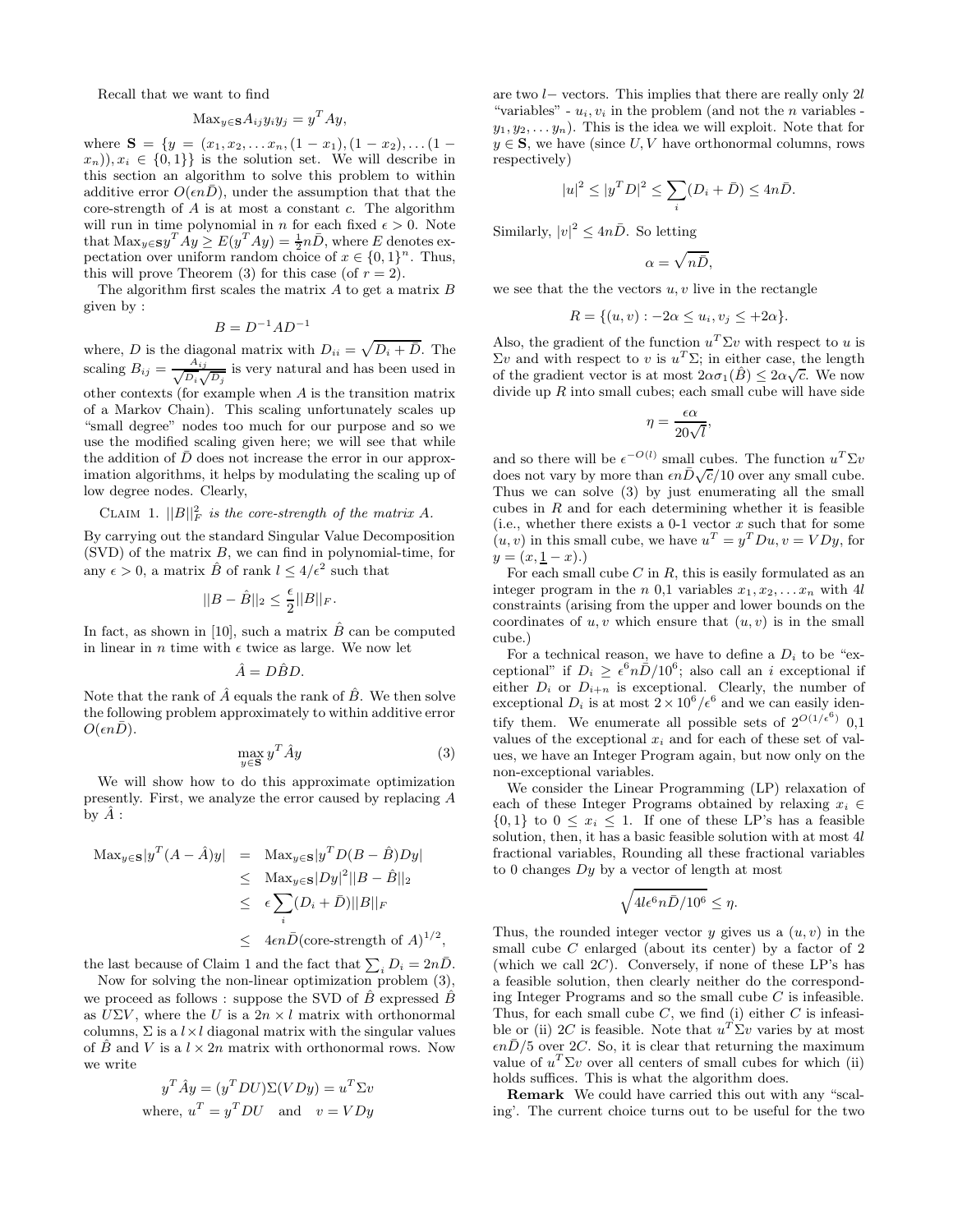important special cases here. Note that we are able to add the  $\bar{D}$  almost "for free" since we have  $\sum_i D_i + \bar{D} \leq 2 \sum D_i$ .

## **2.1 Maximum Weighted Bisection and other problems**

The maximum weighted bisection problem in an undirected graph is to split the vertices into equal parts so as to maximize the total weight of edges from one part to the other. We will show that this problem has a PTAS for the case of core-dense weights. In fact, we will show something more general : consider a family of problems of the form :

$$
\text{Max}_{y \in \mathbf{S}} y^T A y \text{ subject to } C x \le d \qquad x_i \in \{0, 1\},
$$

where

(i) the number of constraints in  $Cx \leq d$  is  $O(1)$ ,

(ii) for every solution of  $Cx \leq d$ ;  $0 \leq x_i \leq 1$ , we can round only the fractional valued variables to integer values to get a solution to  $Cx \leq d$ ,  $x_i\{0,1\}$  and

(iii) the family has a core-dense weights matrix  $(A)$ .

Our result is that any such family admits a PTAS. The argument proceeds the same way as when there are no "sideconstraints"  $Cx \leq d$ . But we note that using (i), there are still only  $O(l)$  fractional variables in a basic feasible solution of every LP. By (ii), we can round them to produce an integral solution with the same error bounds (within constant factors) as we get for the problem with no side-constraints.

Note that for the maximum weighted bisection problem,  $Cx \leq d$  has just two constraints -  $\sum_i x_i \leq n/2$  and  $\sum_i x_i \geq n/2$  and (ii) is easily seen to be valid. Indeed, more generally, we may also have node weights and require that we split into two parts of equal node weight, as long as (ii) is valid. More generally, we can also require some  $O(1)$  subsets of vertices must all be bisected etc.

# **3. FAST TENSOR APPROXIMATION VIA SAMPLING**

Corresponding to  $A$ , there is an  $r$ -linear form which for a set of r vectors  $x^{(1)}, x^{(2)}, \ldots x^{(r-1)}, x^{(r)}$ , is defined as

$$
A(x^{(1)}, x^{(2)}, \dots x^{(r)}) = \sum_{i_1, i_2, \dots, i_r} A_{i_1, i_2, \dots, i_{r-1}, i_r} x_{i_1}^{(1)} x_{i_2}^{(2)}, \dots x_{i_r}^{(r)}.
$$

We will use the following two norms of  $r$ -dimensional arrays corresponding to the Frobenius norm and  $L_2$  norm for matrices.

$$
||A||_F = \left(\sum A_{i_1, i_2, \ldots, i_r}^2\right)^{\frac{1}{2}} ||A||_2 = \max_{x^{(1)}, x^{(2)}, \ldots, x^{(r)}} \frac{A(x^{(1)}, x^{(2)}, \ldots, x^{(r-1)}, x^{(r)})}{|x^{(1)}||x^{(2)}| \ldots}.
$$

We begin with a proof of Lemma 1 about the existence of a low-rank tensor decomposition.

PROOF. If  $||A||_2 \leq \epsilon ||A||_F$ , then we are done. If not, there are vectors  $x^{(1)}, x^{(2)}, \ldots, x^{(r)}$ , all of length 1 such that

$$
A(x^{(1)}, x^{(2)}, \dots, x^{(r)}) \ge \epsilon ||A||_F.
$$

Now consider the r−dimensional array

$$
B = A - (A(x^{(1)}, x^{(2)}, \dots, x^{(r)}))x^{(1)} \otimes x^{(2)} \otimes \dots x^{(r)}.
$$

It is easy to see that

$$
||B||_F^2 = ||A||_F^2 - (A(x, y, z, \ldots)^2).
$$

We can repeat on  $B$  and clearly this process will only go on for at most  $1/\epsilon^2$  steps.

From the proof of Lemma 1, it suffices to find  $x^{(1)}, x^{(2)}, \ldots, x^{(r)}$ all of length 1, maximizing  $A(x^{(1)}, x^{(2)}, \ldots, x^{(r)})$  to within additive error  $\epsilon ||A||_F / 2$ . We will give an algorithm to solve this problem. We need a bit more notation. For any  $r-1$ vectors  $x^{(1)}, x^{(2)}, \ldots x^{(r-1)}$ , we define  $A(x^{(1)}, x^{(2)}, \ldots x^{(r-1)}, \cdot)$ as the vector whose  $i$ 'th component is

$$
\sum_{i_1,i_2,\ldots i_{r-1}} A_{i_1,i_2,\ldots i_{r-1},i} x_{i_1}^{(1)} x_{i_2}^{(2)},\ldots x_{i_{r-1}}^{(r-1)}.
$$

Tensor decomposition

Set  $\eta = \epsilon^2/100r\sqrt{n}$  and  $s = 10^5r/\epsilon^2$ .

1. Pick s random  $(r-1)$ -tuples  $(i_1, i_2, \ldots i_{r-1})$  with probabilities proportional to the sum of squared entries on the line defined by it:

$$
p(i_1, i_2, \ldots i_{r-1}) = \frac{\sum_i A_{i_1, i_2, \ldots i_{r-1}, i}^2}{||A||_F^2}.
$$

Let I be the set of  $s$   $r - 1$  tuples picked.

2. For each  $i_1, i_2, \ldots i_{r-1} \in I$ , enumerate all possible values of  $z_{i_1}^{(1)}, z_{i_2}^{(2)}, \ldots z_{i_{r-1}}^{(r-1)}$  whose coordinates are in the set

$$
J = \{-1, -1+\eta, -1+2\eta, \dots 0, \dots 1-\eta, 1\}^{s(r-1)}.
$$

(a) For each set of  $\hat{z}^{(t)}$ , for each  $i \in V_r$ , compute

$$
y_i = \sum_{(i_1,\ldots,i_{r-1})\in I} A(i_1,\ldots,i_{r-1},i) \hat{z}_{i_1}^{(1)} \ldots \hat{z}_{i_{r-1}}^{(r-1)}.
$$

and normalize the resulting vector  $y$  to be a unit vector (a candidate for  $z^{(r)}$ ).

(b) Consider the  $(r - 1)$ -dimensional array  $A(y)$ defined by

$$
(A(y))_{i_1,i_2,\dots i_{r-1}} = \sum_i A_{i_1,i_2,i_3\dots i_{r-1},i} \quad y_i
$$

and apply the algorithm recursively to find the optimum

$$
A(y)(x^{(1)}, x^{(2)}, \ldots x^{(r-1)})
$$

with  $|x^{(1)}| = ... |x^{(r-1)}| = 1$  to within additive error  $\epsilon ||A(y)||_F /2$ . (Note that  $||A(y)||_F \leq ||A||_F$  by Cauchy-Schwartz).

3. Output the set of vectors that given the maximum among all these candidates.

Here is the idea behind the algorithm. Suppose  $z^{(1)}, z^{(2)}, \ldots z^{(r)}$ are the (unknown) unit vectors that maximize  $A(x^{(1)}, x^{(2)}, \ldots)$ . Since

$$
A(z^{(1)}, \ldots z^{(r-1)}, z^{(r)}) = z^{(r)} \cdot A(z^{(1)}, \ldots z^{(r-1)}, \cdot),
$$

we have

$$
z^{(r)} = \frac{A(z^{(1)}, z^{(2)}, \dots z^{(r-1)}, \cdot)}{|A(z^{(1)}, z^{(2)}, \dots z^{(r-1)}, \cdot)|}.
$$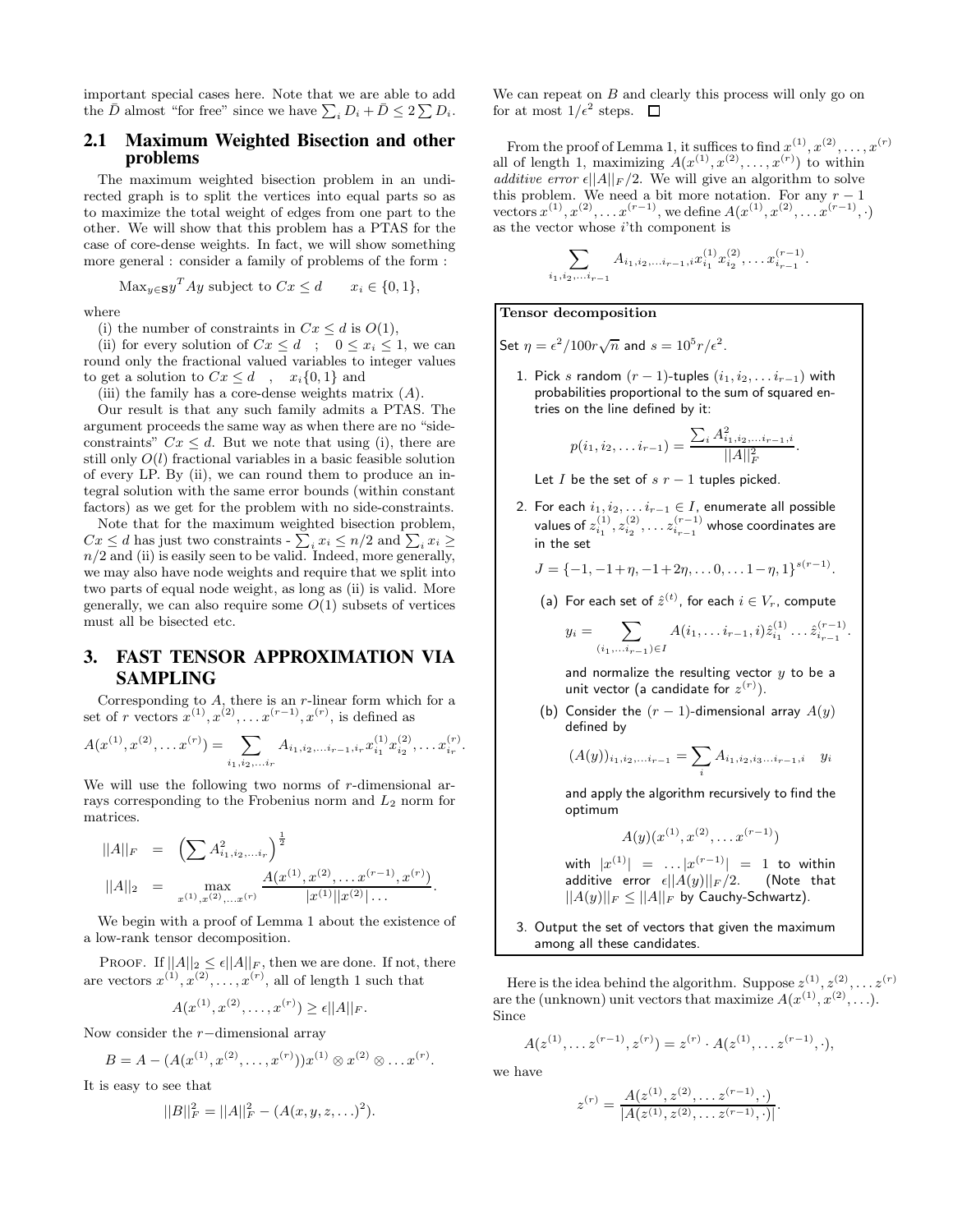Thus, if we had  $z^{(1)}, z^{(2)}, \ldots z^{(r-1)}$ , then we could find  $z^{(r)}$ . In fact, we can estimate the components of  $z^{(r)}$  if we had sufficiently many random terms in the sum  $A(z^{(1)}, \ldots z^{(r-1)}, \cdot)$ . It turns out that we need only  $s = O(1/\epsilon^2)$  terms for a good estimate. Now we do not need to know the  $z^{(1)}, z^{(2)}, \ldots, z^{(r-1)}$ completely; only  $s(r-1)$  of their coordinates in total are needed for the estimate. We enumerate all possibilities for the values of these coordinates (in steps of a certain size) and one of the sets of coordinates we enumerate will correspond to the optimal  $z^{(1)}, z^{(2)}, \ldots z^{(r-1)}$ , whence we get the an estimate of  $z^{(r)}$ . For each candidate  $z^{(r)}$ , we can reduce the problem to maximizing an  $(r - 1)$ -dimensional tensor and we solve this recursively.

We will now analyze the algorithm and consequently prove Theorem 2. We begin by showing the discretization does not cause any significant loss.

LEMMA 6. Let  $z^{(1)}, z^{(2)}, \ldots z^{(r-1)}$  be the optimal unit vectors. Suppose  $w^{(1)}, w^{(2)}, \ldots w^{(r-1)}$  are obtained from the  $z^{(t)}$ 's by rounding each coordinate down to the nearest integer multiple of η. Then,

$$
\left| A(z^{(1)}, \ldots z^{(r-1)}, \cdot) - A(w^{(1)}, \ldots w^{(r-1)}, \cdot) \right| \leq \frac{\epsilon^2}{100} ||A||_F.
$$

PROOF. We may write

$$
\left| A(z^{(1)}, z^{(2)}, \dots z^{(r-1)}, \cdot) - A(w^{(1)}, w^{(2)}, \dots w^{(r-1)}, \cdot) \right|
$$
  
\n
$$
\leq \left| A(z^{(1)}, z^{(2)}, \dots z^{(r-1)}, \cdot) - A(w^{(1)}, z^{(2)}, \dots z^{(r-1)}, \cdot) \right| +
$$
  
\n
$$
\left| A(w^{(1)}, z^{(2)}, \dots z^{(r-1)}, \cdot) - A(w^{(1)}, w^{(2)}, z^{(3)}, \dots z^{(r-1)}, \cdot) \right| \dots
$$

A typical term above is

$$
|A(w^{(1)}, \dots w^{(t)}, z^{(t+1)}, \dots z^{(r-1)}, \cdot) - A(w^{(1)}, \dots w^{(t)}, w^{(t+1)}, z^{(t+2)}, \dots z^{(r-1)}, \cdot)|
$$
  
\n
$$
\leq |B(z^{(t+1)} - w^{(t+1)})|
$$
  
\n
$$
\leq ||B||_2 |z^{(t+1)} - w^{(t+1)}|
$$
  
\n
$$
\leq ||B||_F \eta \sqrt{n} \leq ||A||_F \eta \sqrt{n}.
$$

Here,  $B$  is the matrix defined as the matrix whose  $ij$ <sup>th</sup> entry is

$$
\sum_{j_1,\ldots,j_t,j_{t+2}\ldots,j_{r-1}} A_{j_1,\ldots,j_t,i,j_{t+2},\ldots,j_{r-1},j} w_{j_1}^{(1)}\ldots w_{j_t}^{(t)} z_{j_{t+2}}^{(t+2)}\ldots z_{j_{r-1}}^{(r-1)}
$$

The claim follows.  $\Box$ 

Next, we analyze the error incurred by sampling. Consider an  $(r-1)$ -tuple  $(i_1, i_2, \ldots i_{r-1}) \in I$  and define the random variables variables  $X_i$  for i by

$$
X_i = \frac{A_{i_1,i_2,\dots,i_{r-1},i}w_{1_1}^{(1)}w_{i_2}^{(2)}\dots w_{i_{r-1}}^{(r-1)}}{p(i_1,i_2,\dots,i_{r-1})}.
$$

It follows that

$$
E(X_i) = A(w^{(1)}, w^{(2)} \dots w^{(r-1)}, \cdot)_i.
$$

We estimate the variance:

$$
\sum_{i} \text{Var}(X_i) \leq \sum_{i} \sum_{i_1, i_2, \dots} \frac{A_{i_1, i_2, \dots i_{r-1}, i}^2 (w_{i_1}^{(1)} \dots w_{i_{r-1}}^{(r-1)})^2}{p(i_1, i_2, \dots)}
$$

$$
\leq \sum_{i_1, i_2, \dots} \frac{(z_{i_1}^{(1)} \dots z_{i_{r-1}}^{(r-1)})^2}{p(i_1, i_2, \dots)} \sum_{i} A_{i_1, i_2, \dots i_{r-1}, i}^2
$$

$$
\leq ||A||_F^2.
$$

Consider the  $y_i$  computed by the algorithm when all  $\hat{z}_{i_t}^{(t)}$  are set to  $w_{i_t}^{(t)}$ . This will clearly happen sometime during the enumeration. This  $y_i$  is just the sum of s i.i.d. copies of  $X_i$ , one for each element of I. Thus, we have that

$$
E(y) = sA(w^{(1)}, w^{(2)} \dots w^{(r-1)}, \cdot)
$$

and

$$
Var(y) = E(|y - E(y)|^2) \le s ||A||_F^2.
$$

We will sketch the rest of the argument. Define

$$
\zeta = A(z^{(1)}, z^{(2)}, \dots z^{(r-1)}, \cdot)
$$
 and  $\Delta = y - s\zeta$ .

From the above, it follows that with probability at least  $1 - (1/10r)$ , we have

$$
|\Delta|\leq 10r\sqrt{s}||A||_F.
$$

Using this,

 $\mid$  $\frac{1}{2}$  $\frac{1}{2}$  $\overline{a}$ 

$$
\left| \frac{y}{|y|} - \frac{\zeta}{|\zeta|} \right| = \frac{|(y|\zeta| - \zeta|y|)|}{|y||\zeta|}
$$
  

$$
= \frac{1}{|y||\zeta|} |(\Delta + s\zeta)|\zeta| - \zeta(|y| - s|\zeta| + s|\zeta|)|
$$
  

$$
\leq \frac{2|\Delta|}{(s|y|)} \leq \frac{\epsilon}{50},
$$

assuming  $|y| \geq \epsilon ||A||_F / 100$ . If this assumption does not hold, we know that the  $|\zeta| \leq \epsilon ||A||_F / 20$  and in this case, the all-zero tensor is a good approximation to the optimum. From this, it can be shown that

$$
||A(\frac{y}{|y|}) - A(\frac{\zeta}{|\zeta|})||_F \le \frac{\epsilon}{10}||A||_F.
$$

Thus, for any  $r-1$  unit length vectors  $a^{(1)}, a^{(2)}, \ldots a^{(r-1)}$ , we have

$$
A(a^{(1)}, \ldots a^{(r-1)}, \frac{y}{|y|}) - A(a^{(1)}, \ldots a^{(r-1)}, \frac{\zeta}{|\zeta|}) \leq \frac{\epsilon}{10} ||A||_F.
$$

This implies that the optimal set of vectors for  $A(y/|y|)$  are nearly optimal for  $A(\zeta/|\zeta|)$ . Since  $z^{(r)} = \zeta/|\zeta|$ , the optimal vectors for the latter problem are  $z^{(1)}, \ldots, z^{(r-1)}$ .

The running time of algorithm is dominated by the number of candidates we enumerate, and is

$$
poly(n)\left(\frac{1}{\eta}\right)^{s^2r} = \left(\frac{n}{\epsilon}\right)^{O(1/\epsilon^4)}
$$

# **4. APPROXIMATION SCHEMESFOR CORE-DENSE MAX-**R**CSP'S**

.

In this section, we give a PTAS for core-dense weighted MAX-rCSP's proving Theorem 3. For this, we now only need to describe the scaling (which is a direct generalization of the case  $r = 2$ ) and how to optimize in the case where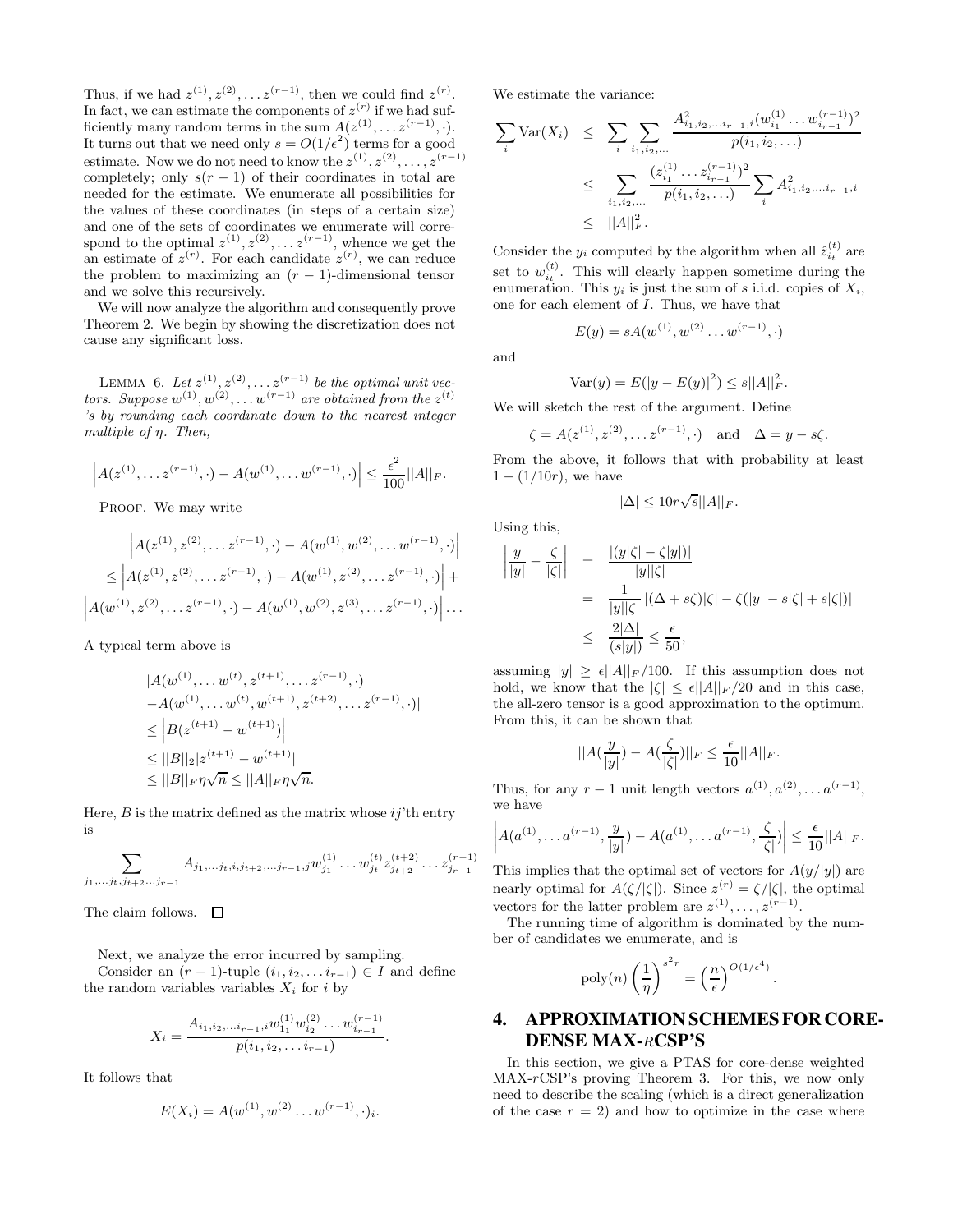the coefficient tensor is the sum of a small number of rank-1 tensors. First we describe the scaling.

We wish to solve the problem

$$
\max_{y \in \mathbf{S}} A(y, y, \dots, y).
$$

The algorithm first scales the entries of  $A$  to get an  $r$ dimensional tensor  $B$ , as follows :

$$
B_{i_1,...,i_r} = \frac{A_{i_1,...,i_r}}{\prod_{j=1}^r \alpha_{i_j}}
$$

where  $\alpha = (\alpha_1, \ldots, \alpha_n) \in \mathbb{R}^n$  is defined by  $\alpha_j = \sqrt{\bar{D} + D_j}$ .

Note that again for any  $y \in S$ , using the substitution,  $z_j = y_j \alpha_j$ , we get

$$
A(y,\ldots,y)=B(z,\ldots,z).
$$

Then, applying the sampling algorithm from Section 3 to get a tensor  $\ddot{B}$  of rank at most k satisfying

$$
||B-\hat{B}||_2 \le \frac{\epsilon}{2}||B||_F.
$$

We then solve the following problem approximately to within additive error  $\epsilon |\alpha|^r ||B||_F / 2$ .

$$
\max_{z:y_j\in\mathbf{S}_1}\hat{B}(z,z,\ldots,z).
$$

The error of approximating B by  $\hat{B}$  is bounded by

$$
\max_{z \in \mathbf{S}_1} |(B - \hat{B})(z, ..., z)|
$$
\n
$$
\leq \max_{z:|z| \leq |\alpha|} |(B - \hat{B})(z, ..., z)|
$$
\n
$$
\leq |\alpha|^{r} ||B - \hat{B}||_{2}
$$
\n
$$
\leq \epsilon |\alpha|^{r} ||B||_{F}
$$
\n
$$
\leq \epsilon (\sum_{i=1}^n (\bar{D} + D_i))^{r/2} \left( \sum_{i_1, ..., i_r} \frac{A_{i_1, ..., i_r}^2}{\prod_{j=1}^r D_{i_j}} \right)^{1/2}
$$
\n
$$
\leq \epsilon 2^{r/2} c(\sum_{i=1}^n D_i)
$$

where c is the bound on the core-strength, noting that  $\sum_i(\bar{D}+$  $D_i) = 2\sum_i D_i.$ 

#### **4.1 Optimizing constant-rank tensors**

From the above it suffices to deal with a tensor of constant rank. Let A be a tensor of dimension r and rank  $\ell$ , say:

$$
A = \sum_{1 \le j \le \ell} A^{(j)}
$$

with

$$
A^{(j)} = a_j x^{(j,1)} \otimes x^{(j,2)} \dots \otimes x^{(j,r)}
$$

where the  $x^{(j,i)} \in \mathbb{R}^{2n}$  are length one vectors and moreover we have that  $||A^{(j)}||_F \leq ||A||_F$  and  $\ell = O(\epsilon^{-2})$ . We want to maximize approximately  $B(y, y, \dots y)$ , over the set of vectors y satisfying for each  $i \leq n$  either  $(y_i, y_{n+i}) = (0, \alpha_{n+i})$ or  $(y_i, y_{n+i}) = (\alpha_i, 0)$  where  $\alpha$  is a given 2n-dimensional positive vector. Let us define the tensor  $B$  by

$$
B_{i_1, i_2, \dots i_r} = \alpha_{i_1} \alpha_{i_2}, \dots \alpha_{i_r} A_{i_1, i_2, \dots i_r} \ \forall \ i_1, i_2, \dots i_r \in V.
$$

Then, with  $y_j = \alpha_j x_j$ , we have that

$$
B(x, x, ... x) = A(y, y, ... y).
$$

Thus, we can as well maximize approximately  $B$  now for  $y$ in S. We have

$$
B(y, y, \cdots y) = \sum_{j=1}^{\ell} a_j \left( \prod_{k=1}^{r} (z^{(j,k)} \cdot y) \right)
$$
 (4)

with

$$
z^{(j,r)} = \alpha^T x^{(j,r)}, \ 1 \le j \le \ell, \ 1 \le k \le r.
$$

Similarly as in the 2-dimensional case,  $B(y, y, \dots y)$  depends really only on the  $\ell r$  variables  $u_{j,i}$ , say, where  $u_{j,i} = z^{(j,i)}$ .  $y, j = 1, 2, ..., \ell, i = 1, 2, ..., r$ , and the values of each of these products are confined to the interval  $[-2|\alpha|, +2|\alpha|]$ . Then, exactly similarly as in the 2-dimensional case, we can get in polynomial time approximate values for the  $u_{j,i}$  within  $\epsilon |\alpha|$  from the optimal ones. Inserting then these values in (4) gives an approximation of max  $B(y)$  with additive error  $O\left(\epsilon|\alpha|^r||B||_F\right)$  which is what we need (taking  $A = \hat{B}$  of the previous subsection.)

## **5. METRIC TENSORS**

LEMMA 7. Let  $A$  be an  $r$ -dimensional tensor satisfying the following local density condition:

$$
\forall i_1, \dots, i_r \in V, \quad A_{i_1, \dots, i_r} \leq \frac{c}{rn^{r-1}} \sum_{j=1}^r D_{i_j}
$$

where  $c$  is a constant. Then  $A$  is a core-dense hypergraph with core-strength c.

PROOF. We need to bound the core-strength of A. To this end,

$$
\sum_{i_1, i_2, \dots, i_r \in V} \frac{A_{i_1, \dots, i_r}^2}{\prod_{j=1}^r (D_{i_j} + \bar{D})}
$$
\n
$$
\leq \frac{c}{rn^{r-1}} \sum_{i_1, i_2, \dots, i_r \in V} \frac{A_{i_1, \dots, i_r} \sum_{j=1}^r D_{i_j}}{\prod_{j=1}^r (D_{i_j} + \bar{D})}
$$
\n
$$
\leq \frac{c}{rn^{r-1}} \sum_{i_1, i_2, \dots, i_r \in V} A_{i_1, \dots, i_r} \sum_{j=1}^r \frac{1}{\prod_{k \in \{1, \dots, r\} \setminus j} (D_{i_k} + \bar{D})}
$$
\n
$$
\leq \frac{c}{rn^{r-1}} \left( \sum_{i_1, i_2, \dots, i_r \in E} A_{i_1, \dots, i_r} \right) \frac{r}{\bar{D}^{r-1}}
$$
\n
$$
= \frac{c}{(\sum_{i=1}^n D_i)^{r-2}}.
$$

Thus, the core-strength is at most

$$
\left(\sum_{i=1}^{n} D_{i}\right)^{r-2} \sum_{i_{1}, i_{2}, \dots, i_{r} \in E} \frac{A_{i_{1}, \dots, i_{r}}^{2}}{\Pi_{j=1}^{r}(D_{i_{j}} + \bar{D})} \leq c.
$$

 $\Box$ 

Theorem 4 follows directly from Lemma 7 and Theorem 3. We next prove Corollary 5 for metrics.

PROOF. (of Corollary 5) For  $r = 2$ , the condition of Theorem 4 says that for any  $i, j \in V$ ,

$$
A_{i,j} \leq \frac{c}{2n}(D_i + D_j).
$$

We will verify that this holds for a metric MAX-2CSP with  $c = 2$ . When the entries of A form a metric, for any i, j, k, we have

$$
A_{i,j} \le A_{i,k} + A_{k,j}
$$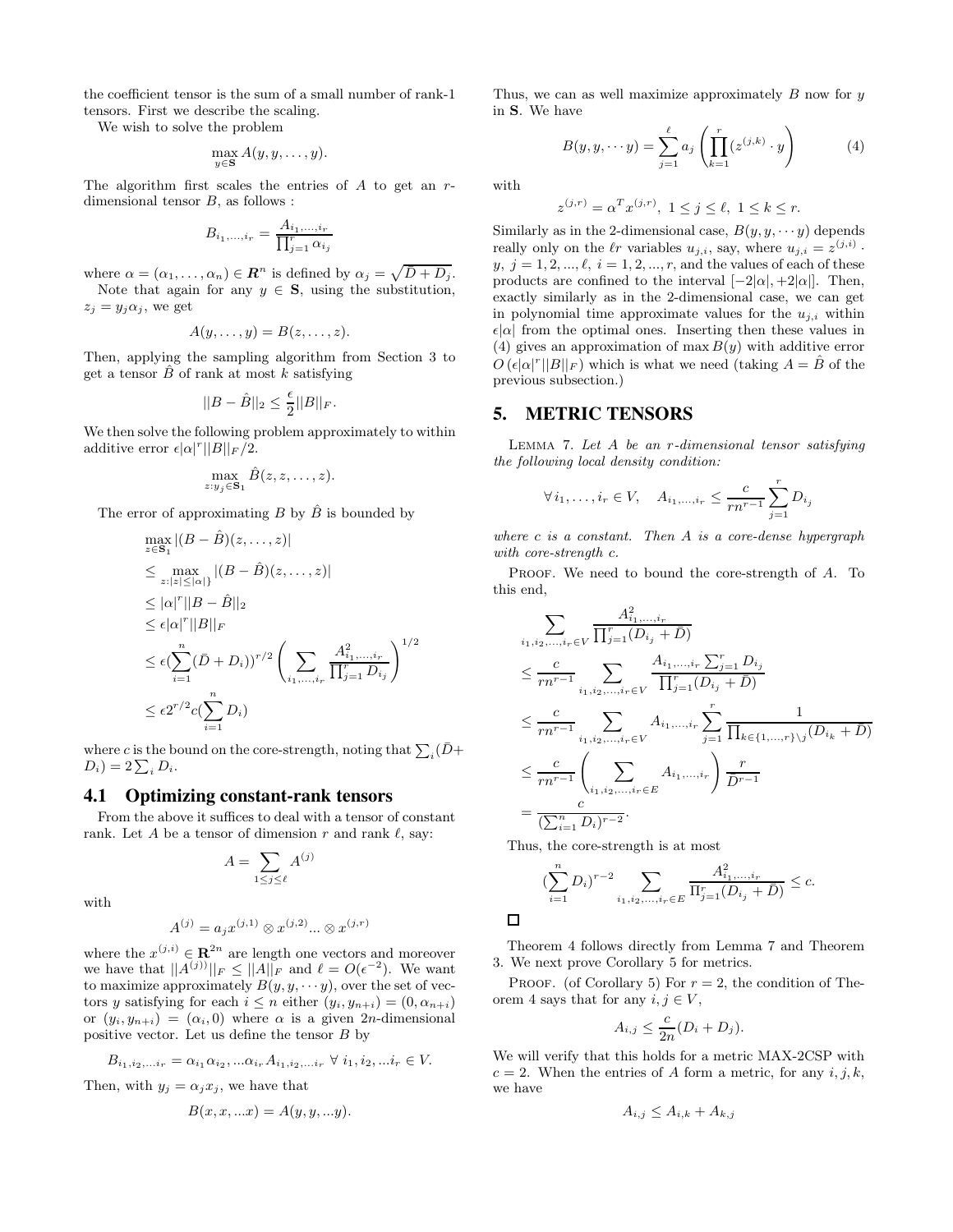and so

$$
A_{i,j} \leq \frac{1}{n} \left( \sum_{k=1}^n A_{i,k} + \sum_{k=1}^n A_{j,k} \right) \\
= \frac{1}{n} (D_i + D_j).
$$

 $\Box$ 

A nonnegative real function d defined on  $M \times M$  is called quasimetric (cf. [13], [16]; [15]) if  $d(x, y) = 0$  when  $x = y$ ,  $d(x, y) = d(y, x)$  and  $d(x, z) \leq C(d(x, y) + d(y, z))$ , the last for some positive real number C, and all  $x, y, z \in M$ . Thus if it holds with  $C = 1$ , then d is a metric on M. The proof of Corollary 5 easily extends to quasimetrics. An interesting property of a quasimetric  $d(x, y)$  is that  $d(x, y)^a$  is also a quasimetric for every positive real number  $a$  (cf.[13]). Thus this notion encompasses a large number of interesting distance functions which are not metrics, like the squares of Euclidean distances used in clustering applications.

#### **5.1 Core-dense graphs**

We now confine attention to the case of graphs. As we saw already, dense graphs are core-dense graphs, but the converse is not in general true. One simple example is a graph consisting of a dense graph on  $\Omega(n^{3/4})$  vertices, up to  $O(n)$  edges in the subraph defined by the rest of the vertices and up to  $O(n^{5/4})$  edges from high-degree vertices of the dense subgraph to the rest. We show below that as in this example, in fact there are always "large" dense subgraphs in a core-dense graph.

THEOREM 8. A core-dense graph with  $m$  edges contains a dense induced subgraph with  $\theta(\sqrt{m})$  vertices.

PROOF. Since  $G$  is core-dense, we have

$$
\sum_{i,j\in E} \frac{1}{(d_i + \bar{d})(d_j + \bar{d})} \leq c
$$

for some c.

We assume that  $m < n^2/16c$ ; otherwise, G itself is a dense graph.

We partition the vertices of the graph into 3 subsets  $R, S, T$ according to their degrees:

$$
R = \{i \in V : d_i \ge 8\sqrt{m}\}
$$
  

$$
S = \{i \in V : \frac{\sqrt{m}}{64c} \le d_i < 8\sqrt{m}\}
$$
  

$$
T = \{i \in V : d_i < \frac{\sqrt{m}}{64c}\}
$$

We will prove that  $|S| \ge \sqrt{m}/8$ . Suppose not for a contradiction.

Using the density condition, the number of edges in the subgraph induced by  $T$  is at most

$$
c\left(\frac{\sqrt{m}}{64c}+\frac{m}{n}\right)^2<\frac{m}{16}.
$$

Similarly, the number of edges between  $S$  and  $T$  is at most

$$
c(8\sqrt{m}+\frac{m}{n})(\frac{\sqrt{m}}{64c}+\frac{m}{n})<\frac{m}{8}
$$

.

Next, the number of vertices in R is at most  $2m/8\sqrt{m} = \sqrt{m}/4$ . Thus the total number of edges in the graph induced  $\sqrt{m}/4$ . Thus the total number of edges in the graph induced by R is at most  $m/32$ . Also, the number of edges between  $R$  and  $S$  is at most

$$
|S|\frac{\sqrt{m}}{4} < \frac{m}{32}.
$$

Adding up these bounds, the total number of edges in G not in the subgraph induced by S is at most  $m/2$ . Therefore, the number of vertices in  $S$  is at least

$$
\frac{m}{8\sqrt{m}} = \frac{\sqrt{m}}{8}
$$

which contradicts our assumption.

Thus G contains an induced subgraph with  $\sqrt{m}/8$  vertices and minimum degree  $\sqrt{m}/64c$ .

#### **6. REFERENCES**

- [1] N. Alon, W. Fernandez de la Vega, R. Kannan and M. Karpinski, Random Sampling and MAX-CSP Problems, Proc. 34th ACM STOC (2002), pp. 232-239.
- [2] S. Arora, D. Karger and M. Karpinski, Polynomial Time Approximation Schemes for Dense Instances of NP-Hard Problems, Proc. 27th STOC (1995), pp. 284-293; J. Computer and System Sciences 58 (1999), pp. 193-210.
- [3] W. Fernandez de la Vega, MAX-CUT has a Randomized Approximation Scheme in Dense Graphs, Random Structures and Algorithms 8 (1996), pp. 187-198.
- [4] W. Fernandez de la Vega and M. Karpinski, Polynomial time approximation of dense weighted instances of MAX-CUT, Random Structures and Algorithms 16 (2000), pp. 314-332.
- [5] W. Fernandez de la Vega and C. Kenyon, A randomized approximation scheme for metric MAX-CUT, Proc. 39th IEEE FOCS (1998), pp. 468-471, final version in J. Computer and System Sciences 63 (2001), pp. 531-541.
- [6] W. Fernandez de la Vega, M. Karpinski, C. Kenyon and Y. Rabani, Approximation schemes for clustering problems, Proc. 35th ACM STOC (2003), pp. 50-58.
- [7] W. Fernandez de la Vega, M. Karpinski and C. Kenyon, Approximation Schemes for Metric Bisection and Partitioning, Proc. 15th ACM-SIAM SODA (2004), pp. 499-508.
- [8] A. M. Frieze and R. Kannan, The Regularity Lemma and Approximation Schemes for Dense Problems, Proc. 37th IEEE FOCS (1996), pp. 12-20.
- A. M. Frieze and R. Kannan, *Quick Approximation to* Matrices and Applications, Combinatorica 19 (2) (1999), pp. 175-120.
- [10] A. M. Frieze, R. Kannan and S. Vempala, Fast Monte-Carlo Algorithms for Finding Low-Rank Approximations, J. of the ACM  $51(6)$  (2004), pp. 1025-1041.
- [11] O. Goldreich, S. Goldwasser and D. Ron, Property Testing and its Connection to Learning and Approximation, Proc. 37th IEEE FOCS (1996), pp. 339-348; J. ACM 45 (1998), pp. 653-750.
- [12] P. Indyk, A Sublinear Time Approximation Scheme for Clustering in Metric Spaces, Proc. 40th IEEE FOCS (1999), pp. 154-159.